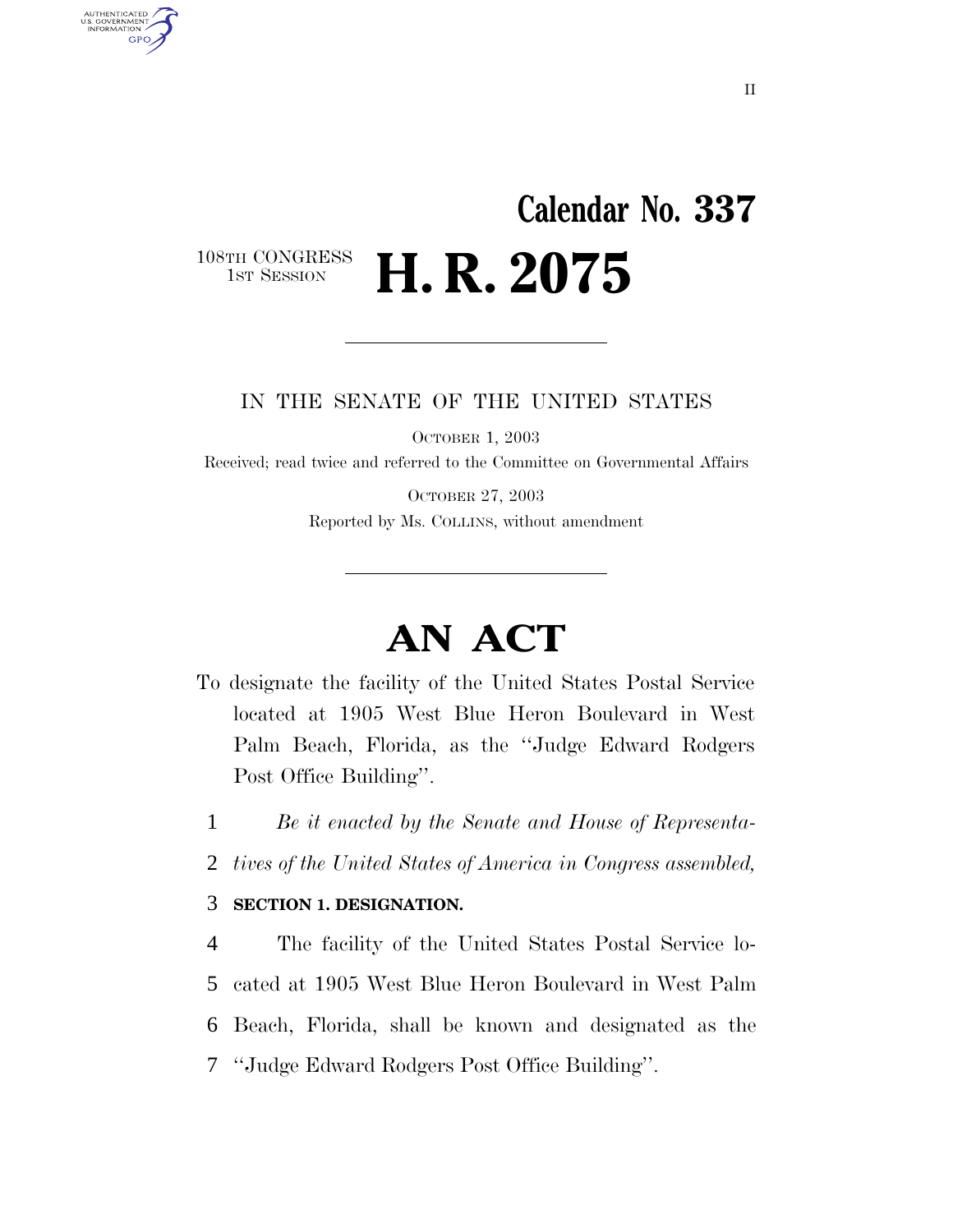#### **SEC. 2. REFERENCES.**

 Any reference in a law, map, regulation, document, paper, or other record of the United States to the facility referred to in section 1 shall be deemed to be a reference to the ''Judge Edward Rodgers Post Office Building''.